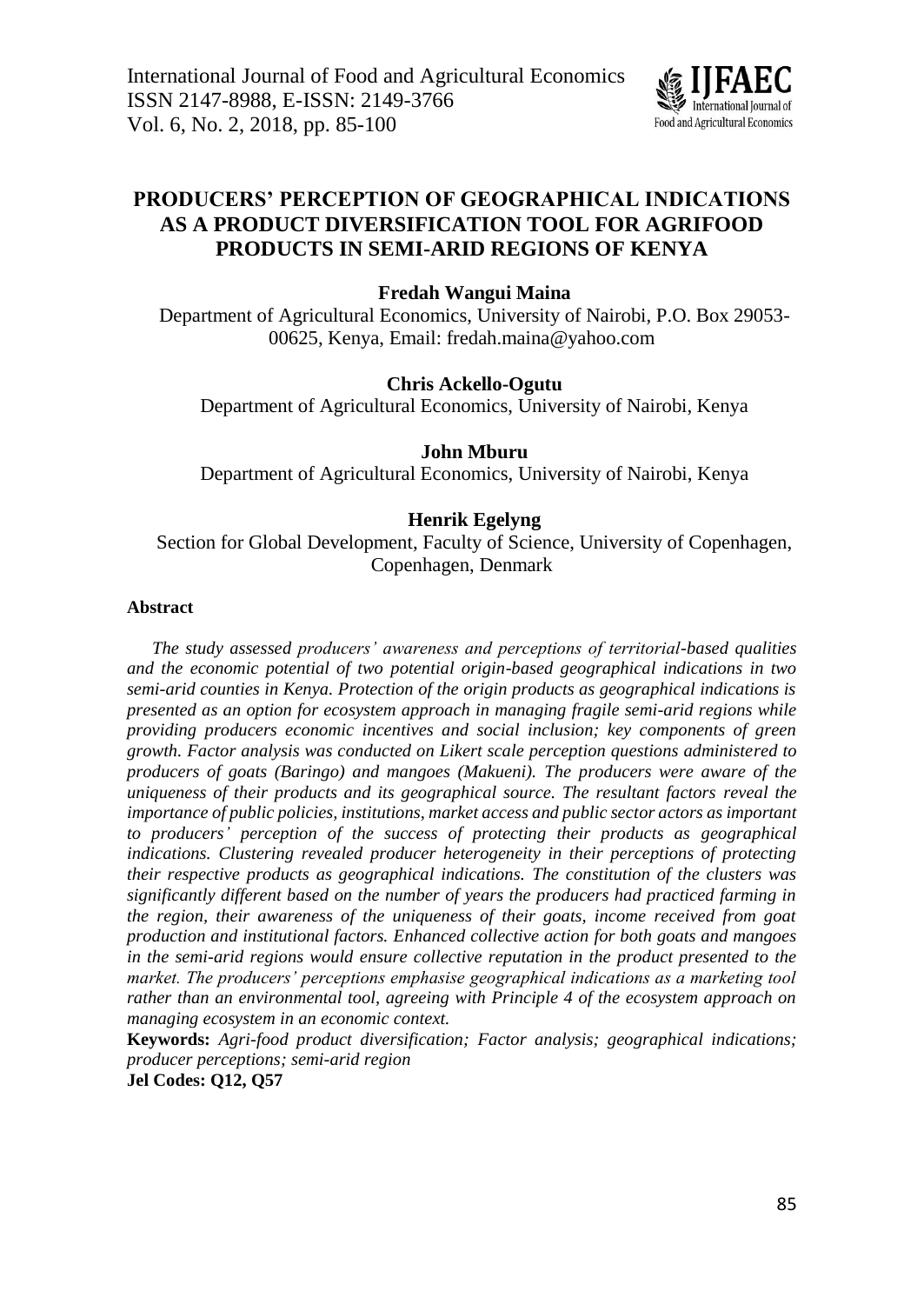# **1. Introduction**

#### **1.1Background information**

Product and market diversification through labelling provides agri-food producers and especially small-scale farmers with opportunities for wealth creation while providing consumers with information about the quality of their preferred products. Successful diversification leads to increased economic benefits for the producers hence reducing poverty and food insecurity. In semi-arid regions, where intensifying production is constrained by the fragile ecosystems and threatened by economic neoliberalism (privatisation, free-trade etc), sustainable management of the natural resources may be achieved by diversifying the products and markets that are adapted to the regions, without over-exploiting the environment to increase production hence incomes (Fernández & Saunders, 2018).

Ecosystem approach to management of natural resources fosters both sustainable use of the ecologies and the equitable distribution of their benefits among the population (World Resources Institute, 2005). Use of geographical indications to diversify the markets for origin products found in semi-arid regions conforms to Principle 4 of the ecosystem approach. According to the Principle, "*there is need to understand and manage ecosystems in an economic context"*. This includes reducing market distortions that affect biodiversity; aligning incentives to encourage the conservation and sustainable use of biodiversity; and internalizing the costs and benefits to the extent possible within the given ecosystem (World Resources Institute, 2005).

UNDP also calls for such a holistic approach towards providing market incentives for agricultural production, which will ensure that ecosystems are preserved while contributing to poverty alleviation, environmental sustainability and inclusive rural development (UNDP, 2013). Interventions that enhance this mutually reinforcing relations between economic benefits and environmental protection would yield sustainability especially in the marginal and fragile ecosystems (Giovannucci, Josling, Kerr, O'Connor, & Yeung, 2009).

Geographical indications, a form of intellectual property, are able to provide market incentives towards ecosystem management. According to the TRIPs definition, *Geographical Indications 'identify a product as originating from a territory, or a region or locality, where a given quality, reputation or other characteristics of the product are exclusively or essentially attributable to its geographical origin'* (Trade-Related Aspects of Intellectual Property Rights, Article 22) (TRIPS, 1994). Geographical indications tend to value the land and its particular agro-ecological characteristics that impart unique organoleptic properties on a product that may be difficult to replicate in other regions or countries (Giovannucci et al., 2009).

Whereas most registered GI products are in Europe, Asia and South America, there is increased interest in Africa to protect and market origin products as geographical indications, in order to diversify markets as well as preserve the natural characteristics that contribute to the product uniqueness. According to the TRIPS agreement, each member country seeking to protect its unique products based on territory-linked characteristics is responsible for identifying the products and providing the legal framework for the protection (Blakeney, Coulet, Mengistie, & Mahop, 2012). At implementation level, producers of origin products are responsible for defining, registering, popularising and maintaining the GI registration. With strong structures and management efforts, the codes of practice accompanying each GI registration should be environmentally sustainable. Where consumers pay for the information received through the GI registration, the producers are able to conserve the ecosystem (environmental resources, biodiversity and traditional knowledge) sustainably while earning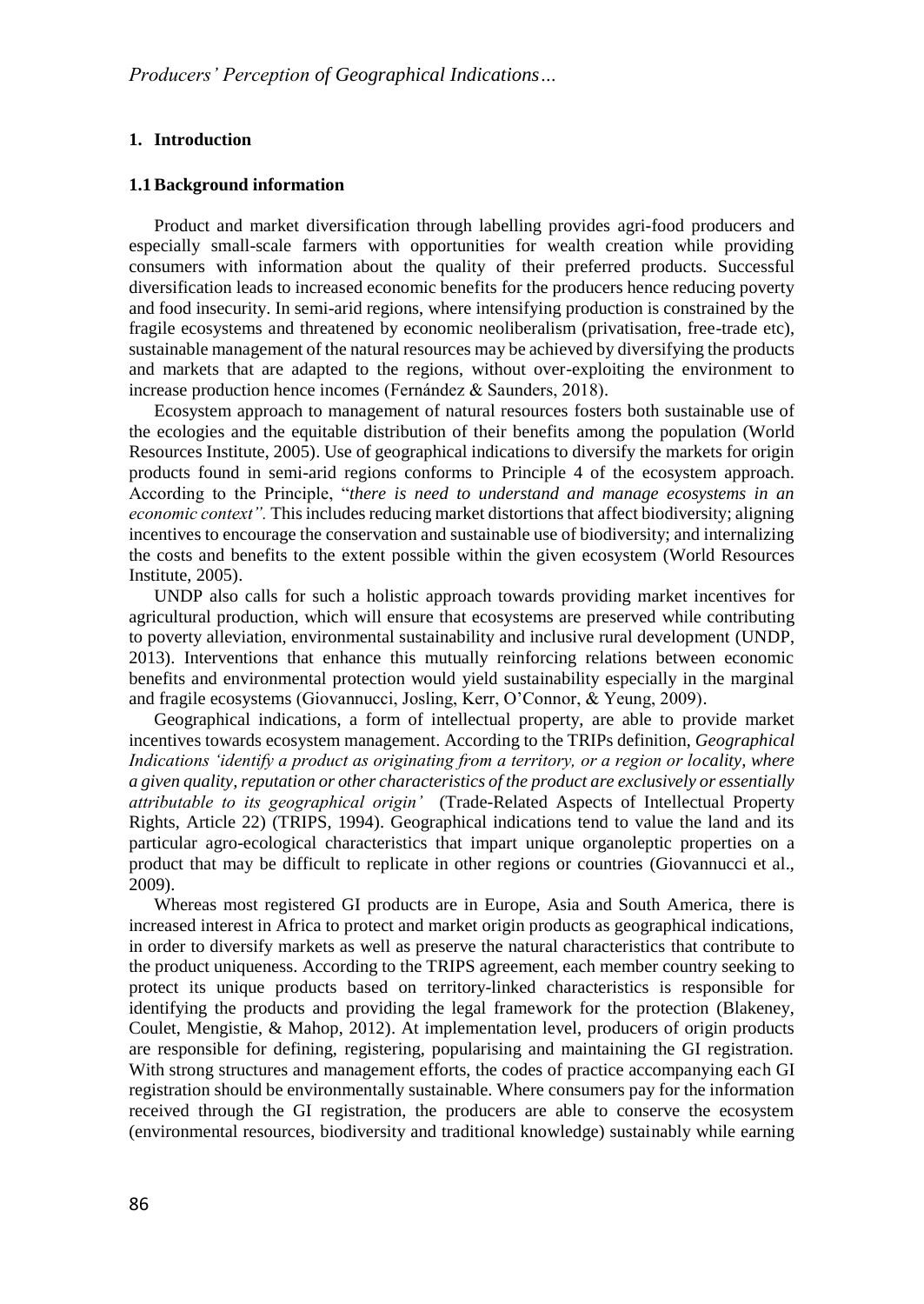economic benefits (Giovannucci et al., 2009), in line with ecosystems approach to natural resource management.

Producers already have experience with the unique products and have close to perfect information on the quality presented to the market based on the production decisions they make. However, in making these decisions, not all producers may present the same quality of product to the market, although the consumers may have the impression that the quality is the same. This gives rise to problems of information asymmetry and free-riding on reputation on the side of the producers. Without controls, unsustainable management of the ecosystem has also been evident as some producers exploit the environment in order to increase production and hence incomes.

GI protection is built on reduction in the information asymmetry between the producers and consumers and hence how the marketing of the product is done (Lucatelli, 2000; Pénard, 2008). This is achieved through institutionalising reputation ((Belletti, 2000; Bramley, Biénabe, & Kirsten, 2009) and territorialisation of environmentally friendly rules of production (Belletti, Marescotti, Sanz-Cañada, & Vakoufaris, 2015), indicating that geographical indications, are not an environmental tool per se. However, as an institution, they may bring efficiency in repeated trade relations by facilitating information transmission and dissemination among players. Where trade is based, solely, only on reputation of origin products, especially those produced by resource-constrained rural households, there is possibility of mass production of similar products from other regions at lower cost. This would affect producers' incomes and hence result in production decisions that may lead to unsustainable exploitation of the environment. Institutionalisation of the reputation through geographical indication protection hence can contribute to curbing such malpractices and unplanned for outcomes.

### **1.2 GI Protection in Kenya**

In Kenya, despite existence of potential GI products from semi-arid areas, there remains a dearth of information on the producers' perceptions of the uniqueness of their agri-food products and environmental, institutional and economic attributes that they associate with successful development and sustenance of the protection. Understanding producer perceptions is important as the obligation of paying for and maintaining the protection would essentially be the responsibility of the producers (Vandecandelaere, Arfini, Belletti, & Marescotti, 2010), majority of whom are small scale in nature in Kenya (GoK, 2010). In semi-arid regions, challenges are also more complicated. Events such as severe drought situations, which might result in loss of agricultural livelihoods, can compromise the protection of the GI.

Considering the effort required to institutionalise reputation of origin products as well as the challenges that might result, producers' willingness to engage in such a process is an outcome of their previous experience with the products existing value chain. Their perceptions and general awareness provide indications of producers' subjective assessment of the reputation and the environmental, market, cultural and institutional aspects they view as important for the successful protection of their respective agri-food products as geographical indications. The objective of this study was, therefore, to assess the producers' awareness and perceptions of the ecosystem management attributes (environmental, economic, cultural and institutional) of their potential GI agri-food products. The paper focuses on two potential agrifood commodities produced in drylands of Kenya, mangoes from semi-arid lower Eastern region in Kenya and Koriema Goats from semi-arid regions of Central Rift, Kenya.

The term "Koriema goats" is widely used to refer to goats grown in a specific zone in Baringo County, located in the Central Rift region of Kenya. Goats from Baringo County generally attract higher prices among consumers and traders and reputed to be naturally salty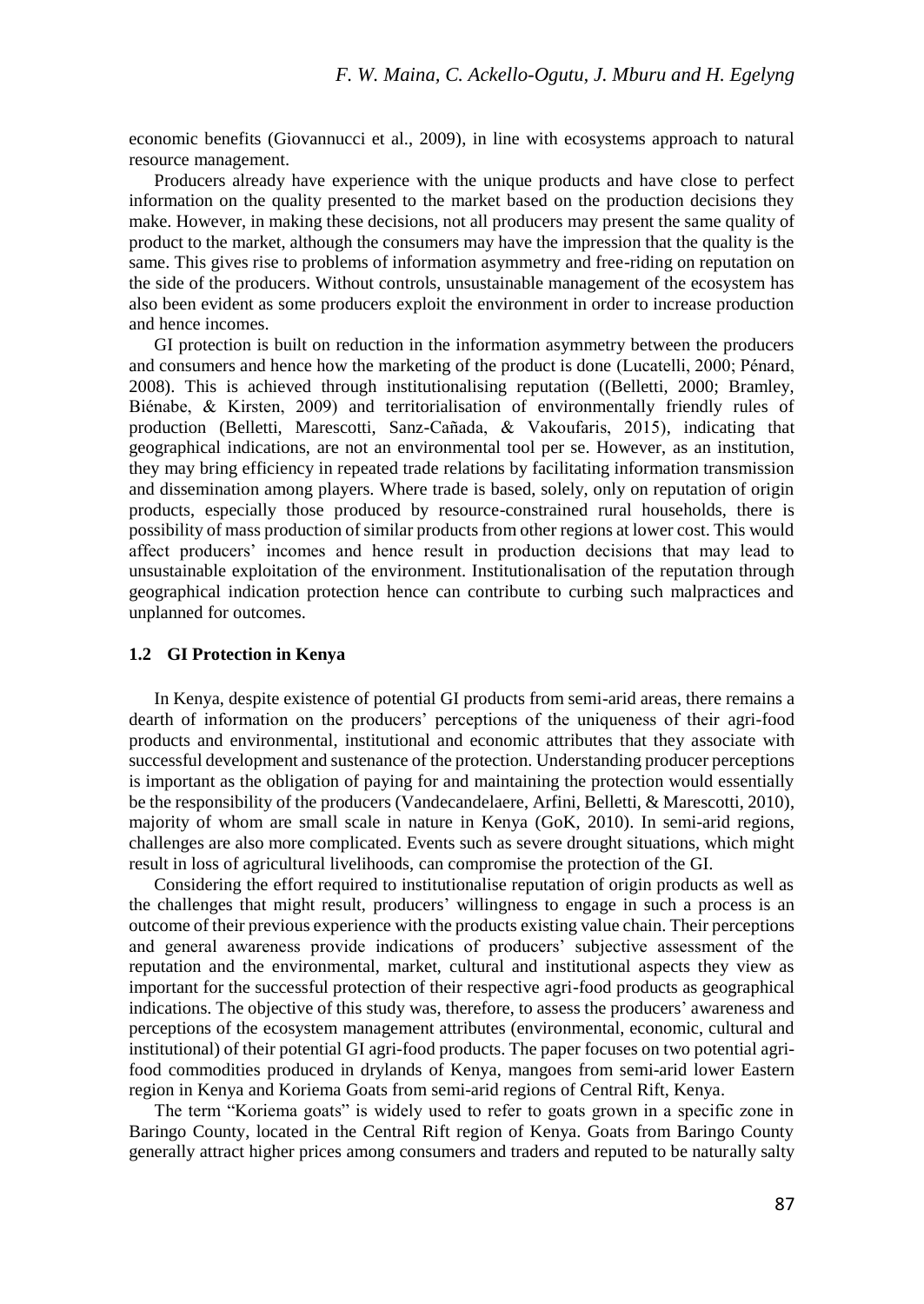and tastier than goat meat from other regions. Consumers and traders perceive apple mangoes from lower Eastern region of Kenya to be sweeter and juicier compared to those from other production regions.

### **2 Assessment of Producer Perceptions**

# **2.1 Theoretical Considerations**

The study is based on arguments advanced by economic theories on collective action, reputation and information. Geographical indications, unlike most intellectual property rights, take into account the collective nature of a production system (Dagne, 2015). In agricultural production, this collective nature is an aggregation of individual producers' decisions and actions related to production, processing and marketing of the commodities. To successfully and sustainably maintain geographical indications, Peiffer (2015) and Bramley et al (2009) allude to the fact that these heterogeneous producers need to deliver a 'homogenous' product to the market.

According to Shapiro (1983), where consumers base product reputation on past experience, should the producers decide to make a high value product and with less information asymmetry, they will reap the benefit though in the future. This is because they have to invest in the present to build the reputation (Lucatelli, 2000; Shapiro, 1983). It is therefore possible to have a reduction in well-being due to the decision, mainly because the producers have to first establish the reputation and reduce information asymmetry before they reap tangible benefits. These economic benefits in turn provide incentives for ecosystem management.

#### **2.2 Empirical analysis from past studies**

Barreira et al (2009) applied factor analysis to summarise producer perceptions on quality of their Protected Designation of Origin (PDO) beef, determined from a 7-point Likert scale questions. The perceptions covered pre-, on-farm and post-production aspects of production. The study was based on the precept that for quality to be assured to the consumer, quality has to be respected throughout the value chain. Barreira et al (2009) observed that the attributes to consider when assessing perceptions depend on the part of the chain one is considering and the product's stage of protection.

In analysing farmers' perceptions of new agricultural technologies or concepts it is possible to profile producers' tendencies towards uptake (Blazy, Carpentier, & Thomas, 2011; Sepúlveda, Maza, Pardos, Fantova, & Mantecón, 2010). Applying factor and cluster analyses, Sepúlveda et al (2010) summarised farmers' attitudes towards their Protected Geographical Indication (PGI) lamb in Spain and profiled them based on their attitudes. The study concluded that producers' perceptions to a certain extent determine their behaviour towards the protection. Both studies targeted different GI types already registered in Europe.

Anson and Pavithran (2014) applied factor analysis to explain producer perceptions of rice production under GI protection in India. They concluded that since the burden of registering and maintaining GI protection rests with the producers, their attitudes and perceptions towards the protection is significant. They summarised nine Likert-scale variables into three factors that motivate farmers to produce traditionally linked products as GIs.

Following these studies, the important factors that would determine the producers' collective decision-making on whether to register their products as GI were identified using factor analysis. The analysis was used to summarise the farmers' perceptions regarding the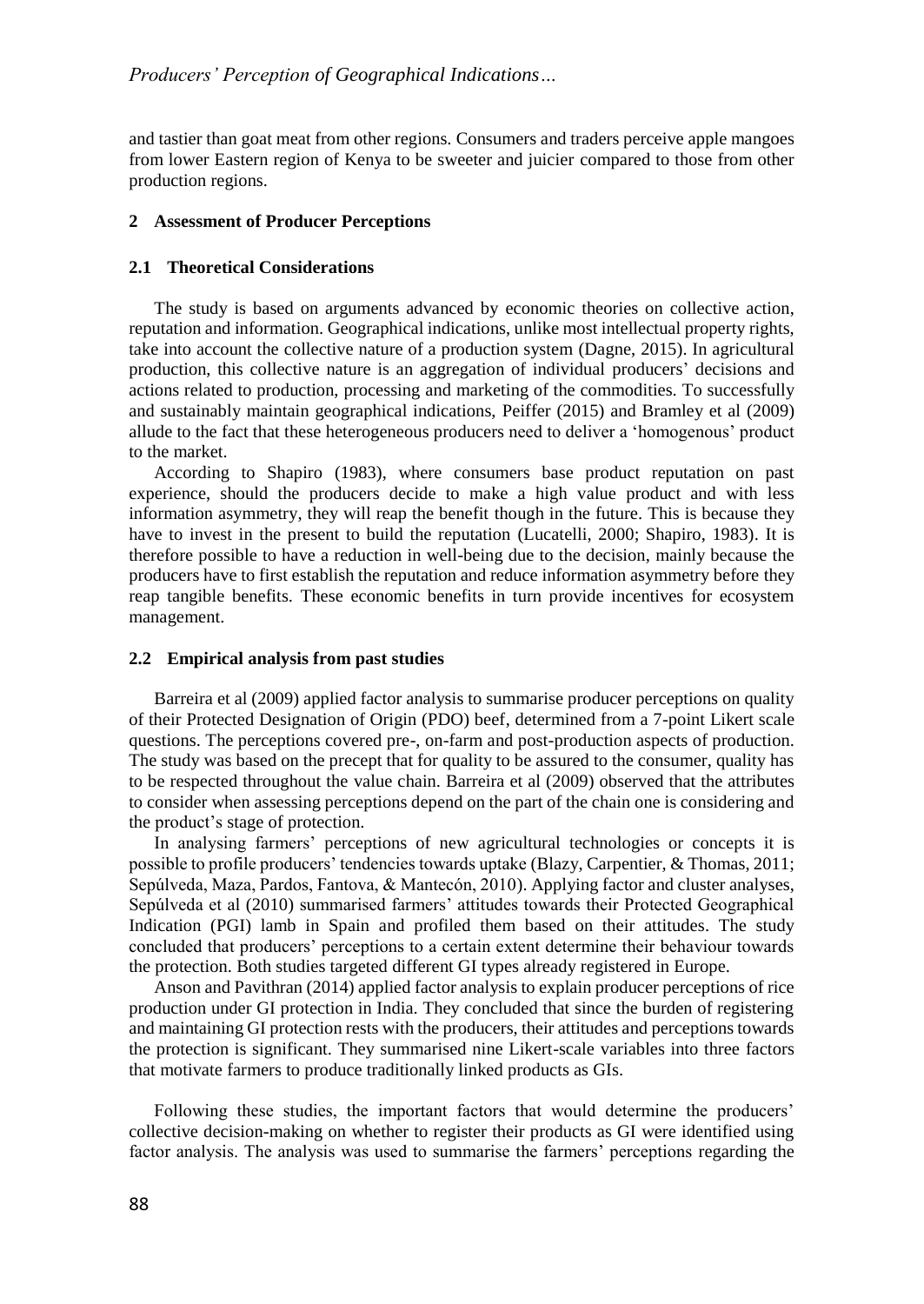economic and non-economic factors of importance to the producers of the identified potential GI products. The assessment is important as it gives an indication of expected results from possible registration including potential influence on incomes, food security and natural resource management (Theesfeld, Schleyer, & Aznar, 2010).

Due to the subjectivity of perceptions, multiplicity of variables are often used to elicit and draw patterns from a group of respondents (Danielsen, Burgess, & Balmford, 2005). Drawing from these past studies, in the current study perceptions were based on biophysical, institutional, market-related variables. Using factor analysis, such variables are condensed and explained in terms of the common underlying "factors" (Hair Jr., Black, Babin, & Anderson, 2010).

# **3 Methodology**

#### **3.1 Model specification**

Factor analysis was applied to producers' subjective perceptions obtained using a 5-point Likert-scale questions. Though specific based on the commodity, the questions aimed at eliciting producers' perceptions towards the geographical link, market structure, role of policies and institutions in the current product market.

The factors were summarised based on the following matrix equation specification following Joliffe (2002) and Pennings and Leuthold (2000):

$$
F = \Lambda L + \delta \tag{1}
$$

Where *F* is a *qx1* vector of observed variables;  $\Lambda$  is a *qxn* matrix of regression coefficients (factor loadings) to be estimated; *L* is a *nx1* vector of latent variables (factors) that are estimated along with coefficients; and  $\delta$  is a *qx1* vector of specific error terms corresponding to the variables to be observed.

There are different proposed methods in literature to determine the number of factors to retain (Field, 2013; Hayton, Allen, & Scarpello, 2004; Ledesma, Universidad, Mar, Valeromora, & Valencia, 2007). In this study, the factors with Eigen value greater than 1 (one) were retained (Field, 2013; Kaiser, 1960) and factor scores were generated using the Bartlett's method.

### **3.2 Study Site and Sampling**

The study was conducted in Makueni and Baringo Counties in Kenya (Figure 1). Site selection was based on the results of a characterisation study that subjected identified potential GI food and agricultural products to criteria that enabled selection of products for the study (Figure 2). Among the products ranked highly were Baringo goats (from the North Rift region of Kenya) and Makueni mangoes from lower Eastern region. Apple mango, which originated along the Kenyan coastline, is a chance seedling with unknown parentage and of excellent fruit quality (Griesbach, 2003). Apple mangoes are the most widely grown in Makueni County, the study area and formed the target mango variety in the study. Goat production in Baringo County, in Central Rift of Kenya, other than providing milk, meat and blood, is an important source of social and cultural value (Johansson  $\&$  Svensson, 2002). The goats are well adapted to the ASAL regions of Baringo County and are reputed to be naturally salty, a trait that consumers appreciate.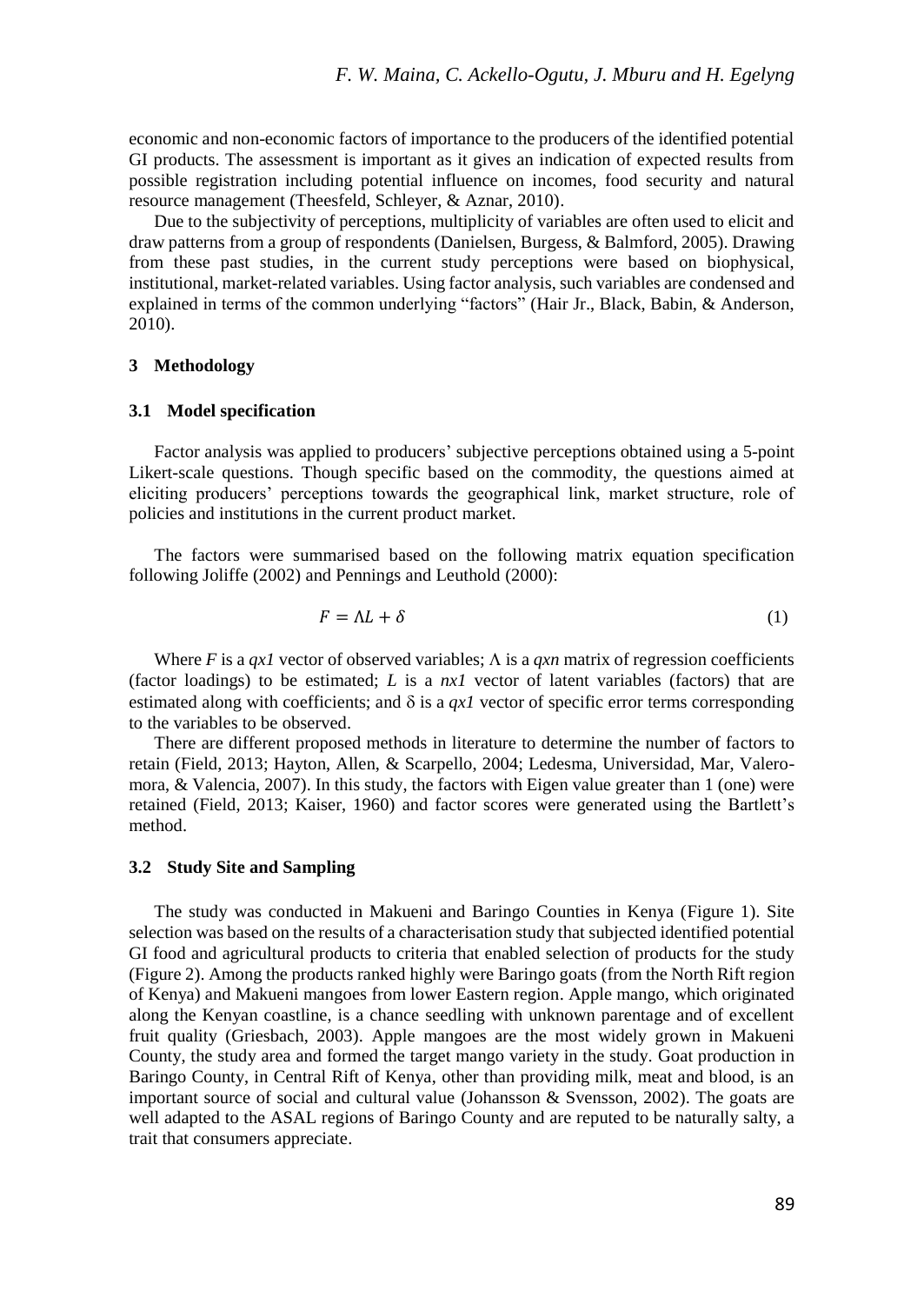

**Figure 1. Map of Kenya Showing Location of Study Sites**



**Figure 2. Summary of Characterisation Scores for the Selected Potential GI Products**

**Key to Figure 2: Rpt=**Reputation, **Prc=**Premium price, **Spct=**Specificity/Uniqueness, **Clt=**Cultural aspects/linkages, **CA=**Collective action and institutions, **Mcr=**Macro institutions recognition and support, **Mkt=**Market attractiveness and scope of market, **Sst=**Environmental impact and sustainability.

To identify the respondents, stratification was done based on a sampling frame developed with the relevant government ministries on site, to ensure all locations where the target unique commodities are produced where proportionately sampled. Random sampling was then done within the locations resulting in a sample size of 135 respondents from Baringo Goat keeping region and 137 from Makueni mango production regions.

# **3.3 Data Collection and Analysis**

A semi-structured questionnaire was administered to household heads or, in their absence, their spouses, to gather qualitative and quantitative primary data from the two study counties between July and August 2015. Data was collected on household demographic, farm and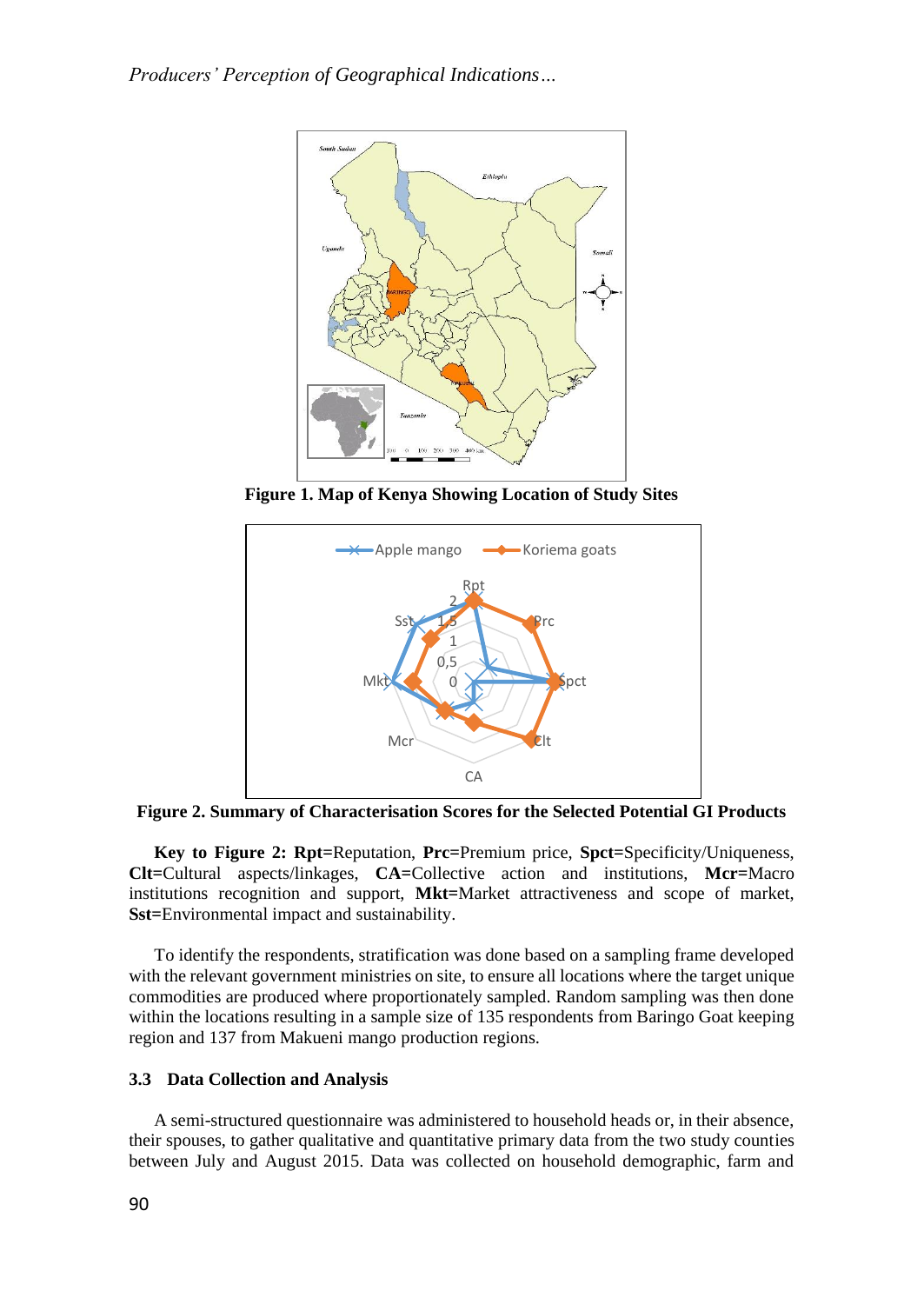production related information; as well as producers' perceptions relating to the geographical linkage, market dynamics, and policy and institutional support. The perceptions were determined based on a five-point Likert scale (*where 1=least important to 5=most important*).

Data entry and analysis was done using SPSS v24 and the factors were extracted using principal component method with varimax rotation. The Kaiser-Meyer-Olkin measure of sampling adequacy (KMO) was greater than 0.5 in all cases, indicating the appropriateness of factor analysis in yielding distinct and reliable factors (Field, 2013). To determine the adequacy of the sample size, communalities (shared variance) of the variables that were greater than 0.5 were considered sufficient (Field, 2013; MacCallum, Widaman, Zhang, & Hong, 1999). The factor loadings retained on the rotated component matrices had values greater than 0.4 (Stevens, 2002).

#### **4 Results and Discussions**

#### **4.1 Producer Awareness of Product Uniqueness**

The producers in both study counties generally perceived their respective products to be unique. At least 40% of respondents producing goats and mangoes were aware of possible free-riding on the reputation of their respective products by traders or producers from other regions (Figure 3). From the focused group discussion, the producers sell live goats to traders with no follow-up on where or in what form the goats and goat products are sold thereafter. In the mango production regions, intermediaries were the main buyers of mangoes from the region and the producers indicated that the intermediaries combine the mangoes from the region with those from other regions in order to sell the latter faster. Due to high perishability, distance to markets and lack of collective marketing, the producers were not able to negotiate higher prices for the fruits. The characteristics of the marketing channels for the different products may contribute to producers' perception on free-riding. Lucatelli (2000) cautions that due to information asymmetry and free-riding, potential benefits from GI registration do not always accrue to producers, who are often price takers.



**Figure 3. Producers' Awareness of the Uniqueness of Their Respective Products**

Taste of final product was the single most common characteristic associated with the quality of the product uniqueness cited by at least 80% of respondents in each study area. The perceived source of the uniqueness varied from the soil characteristics to weather (temperature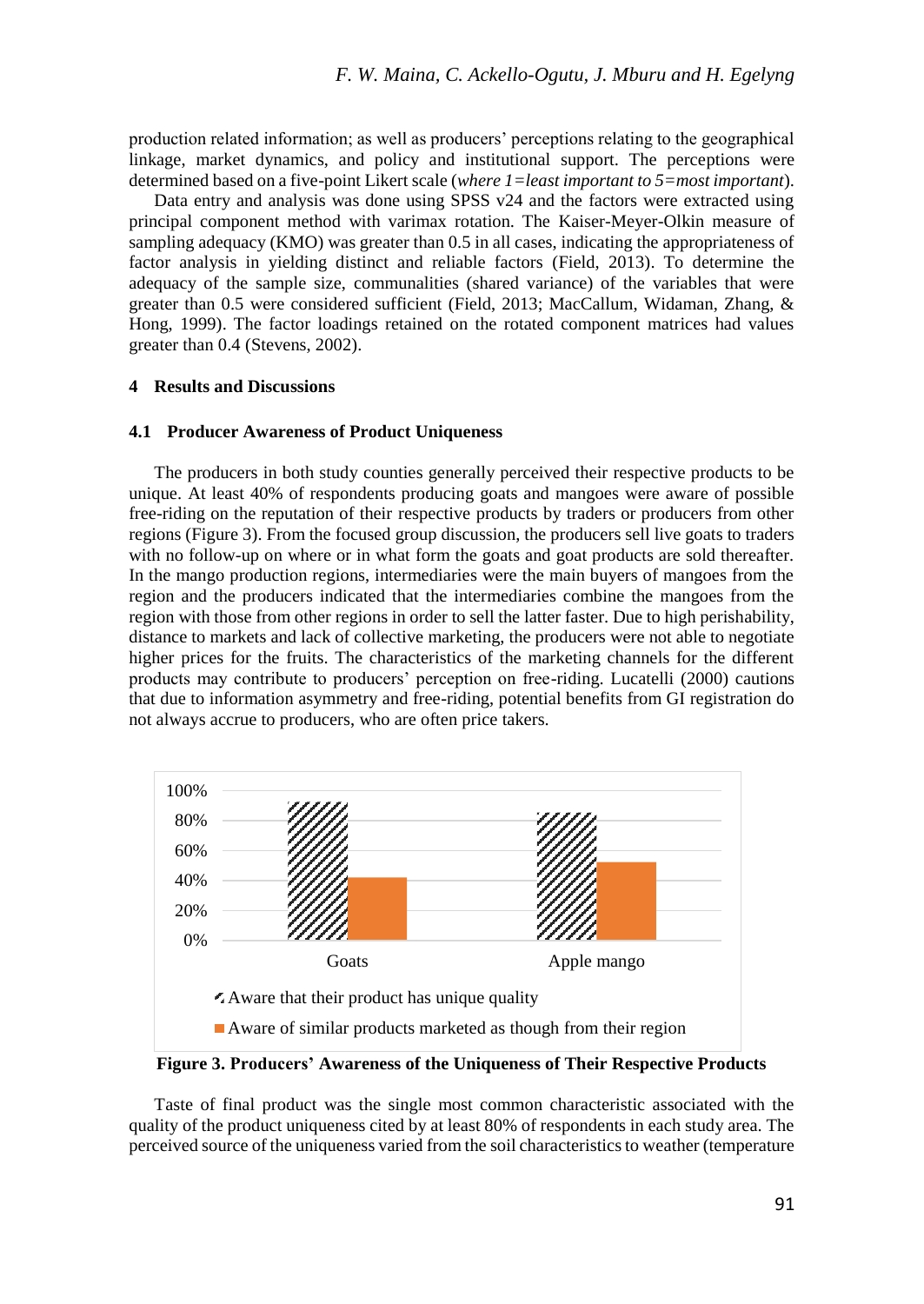# *Producers' Perception of Geographical Indications…*

and rainfall) parameters as well as natural resources on which the goats foraged and natural salt licks (Figure 4). Only two respondents among goat producers identified traditional or cultural practices as being a source of the uniqueness in the resultant goat meat quality. The producers perceive the herbs and shrubs that the goats in Baringo freely browse on to contribute most to the quality of the goat meat as they are naturally salted.

Among mango producers, the dryland conditions (including high temperatures, soil characteristics and rainfall) contribute most to the quality. They also cited field management as important for product quality and reputation as this kept the farms and fruits disease free.



**Figure 4: Producers' perceptions on the sources of uniqueness in their respective potential GI products**

Giovannucci et al (2009) indicate that the first step towards a geographical indication is the ability to identify and establish an existing rationale for unique product that is truly originrelated and differentiated. Although identification for GI registration would require more scientific analysis and characterization to delineate the geographical region clearly, the results of this study provide a guide towards producers' awareness of the uniqueness of their origin products.

# **4.2 Producers' Perceptions of Related Institutional and Economic Attributes of Baringo Goat Meat and Makueni Mango Production**

A five point likert scale was used to measure the respondents' perception of the importance of (i) characteristics of the production region; (ii) role of various stakeholders (iii) role of policy and (iv) GI and market/price related variables. The summary of producer perceptions for production region characteristics as well as the role of stakeholders is presented below on a 3-point likert scale. From the analysis, at least 43% of goat producers agreed that cultural practices related to goat production were important in preservation of the quality of the products. At least 90% of respondents in both counties perceive that the soils characteristics contribute to the uniqueness of the products. In goat production, the characteristics of the soils and the natural grazing grounds were important attributes in the quality of the resulting meat.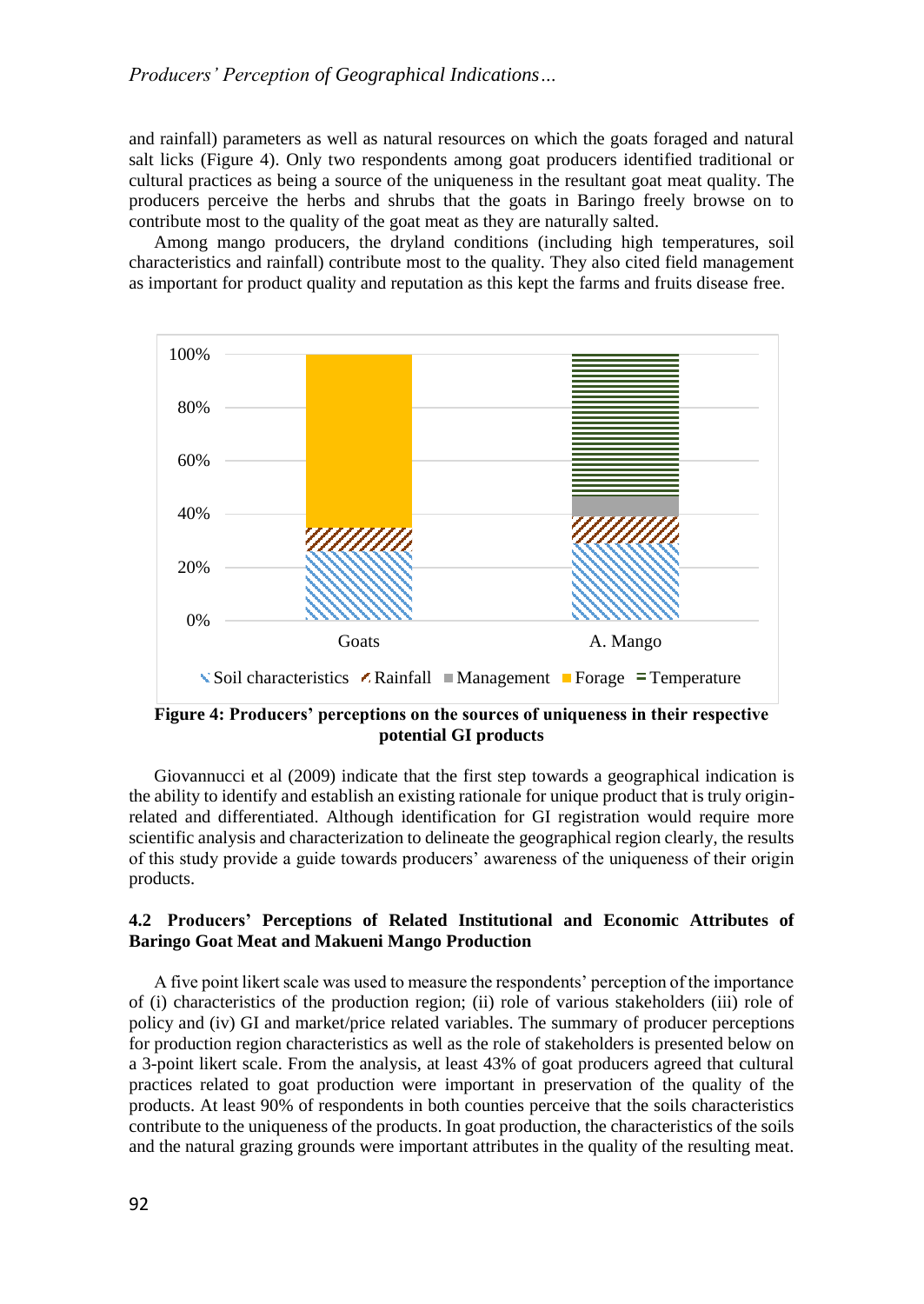In mango production, characteristics of the soils, rainfall and temperature patterns were perceived as most important in the quality traits (Figure 5). Producers in both study regions appreciate that current management practices may be detrimental to the success of a GI protection.



# **Figure 5. Producers Perceptions of Importance of Geographical Characteristics in the Quality of Their (A) Mango and (B) Goat Products Respectively**

At least 80% of mango producers perceived that involvement of the public extension and the County governor's offices as well as being a member of a producer organisation were important aspects in the success of protecting their products as geographical indications. Ninety percent (90%) of the goat producers perceived the role of the governors' office, the administrative unit office and being members of a producer organisation as important to the success of the protection. Only 33% of the goat producers belonged to an agricultural producer organisation (Figure 6)



# **Figure 6. Producers Perceptions of Importance of Roles of Various Stakeholders in Protecting the Quality of Their (A) Mango and (B) Goat Products Respectively**

Using Kaiser's criterion, six factors were retained for each of the commodities accounting for 67.7% and 72.3% of the variance in the original variables for goat and mango production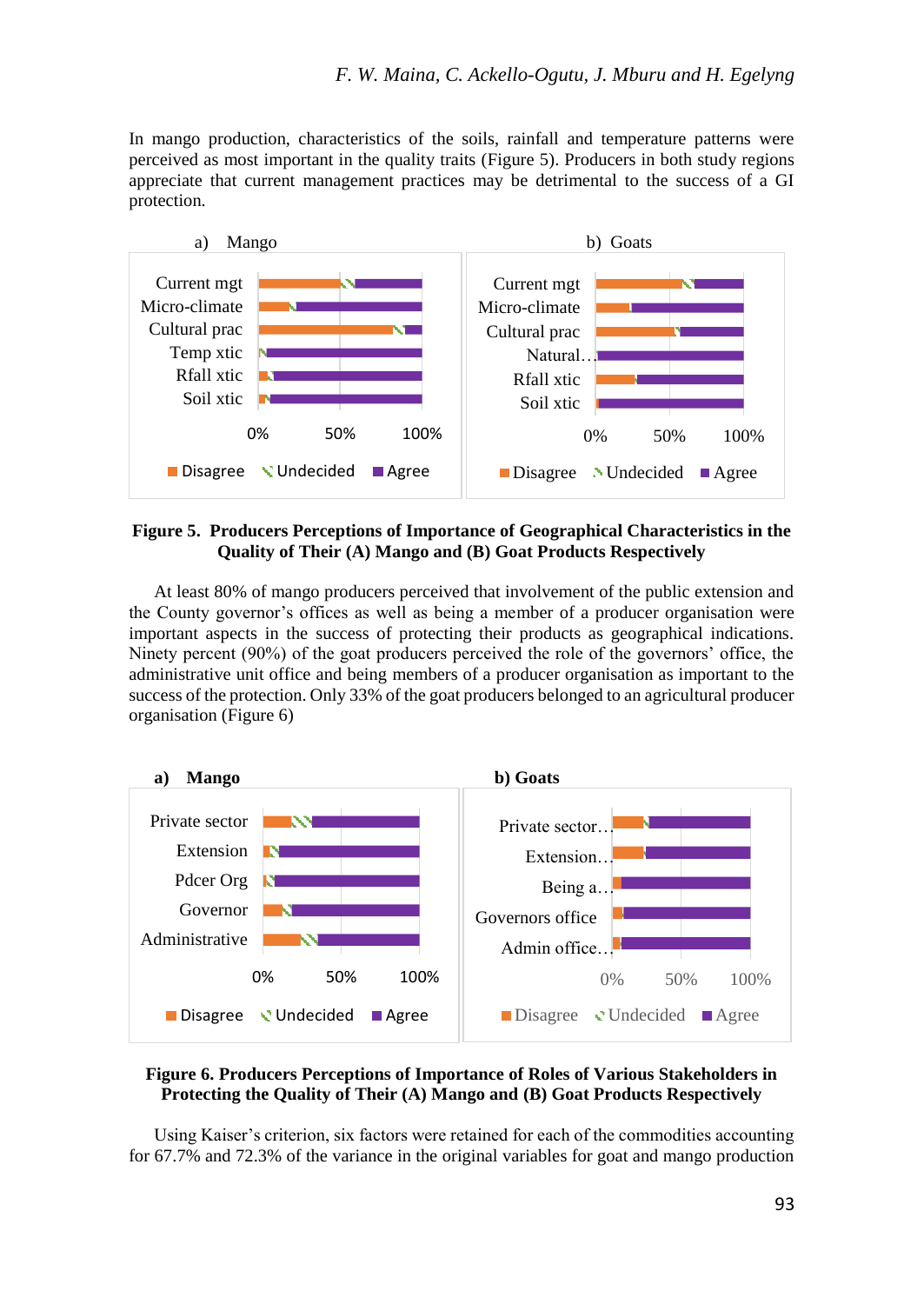respectively (Table 1). The four important factors among the goat producers were (i) environmental sustainability, (ii) market prices and access as a result of protection; (iii) the role of state policies and (iv) natural grazing ground for successful GI registration. However, perceptions relating to collective action, including the importance of having producer associations did not form any of the underlying variables. The variable had communality less than 0.4 with no correlation with other variables and was dropped from the analysis.

| <b>Factor</b>  | otential of Their Troutels as Ocographical Indications<br><b>Factor description and Variable</b> |                         |  |  |
|----------------|--------------------------------------------------------------------------------------------------|-------------------------|--|--|
| No.            | Importance of                                                                                    | <b>Factor loading</b>   |  |  |
| $\mathcal{I}$  | Environment sustainability ( $\alpha$ =0.67)                                                     | Exp $\sigma^2 = 15.7\%$ |  |  |
|                | Environmental sustainability                                                                     | 0.71                    |  |  |
|                | Micro climate in the region                                                                      | 0.70                    |  |  |
|                | Administrative office support                                                                    | 0.66                    |  |  |
|                | <b>Extension services</b>                                                                        | 0.65                    |  |  |
| $\overline{c}$ | Market prices and access ( $\alpha$ =0.52)                                                       | Exp $\sigma^2 = 12.4\%$ |  |  |
|                | Protection will result in higher selling price per kg                                            | 0.85                    |  |  |
|                | Protection will result in better market access                                                   | 0.67                    |  |  |
|                | Importance of mode of market access                                                              | 0.45                    |  |  |
| $\mathfrak{Z}$ | State policies ( $\alpha$ =0.53)                                                                 | Exp $\sigma^2 = 10.4\%$ |  |  |
|                | Support from the state policies                                                                  | 0.75                    |  |  |
|                | Increased inclusion of goat keepers in decision                                                  | 0.74                    |  |  |
|                | making                                                                                           |                         |  |  |
| $\overline{4}$ | Natural grazing grounds ( $\alpha$ =0.32)                                                        | Exp $\sigma^2 = 10.2\%$ |  |  |
|                | Importance of natural grazing grounds                                                            | 0.74                    |  |  |
|                | Importance of cost of registering/maintaining GI                                                 | 0.66                    |  |  |
| 5              | Management practices ( $\alpha$ =0.77)                                                           | Exp $\sigma^2 = 9.6\%$  |  |  |
|                | Importance of management practices                                                               | 0.78                    |  |  |
|                | Importance of governor's office support                                                          | 0.77                    |  |  |
| 6              | <b>Rules</b>                                                                                     | Exp $\sigma^2 = 9.5\%$  |  |  |
|                | Importance of having rules regarding quality                                                     | 0.79                    |  |  |
|                | Total variance explained                                                                         | $= 67.7\%$              |  |  |
|                | Kaiser-Meyer-Olkin Measure<br>Sampling<br>of                                                     | $=0.621$                |  |  |
|                | Adequacy                                                                                         |                         |  |  |
|                | Bartlett's Test of Sphericity Chi-Square (df)                                                    | $=301.1***(91)$         |  |  |

**Table 1. Factor Analysis of Goat Producers' Perceptions of Institutional and Economic Potential of Their Products as Geographical Indications**

Analysis of perceptions for mango producers showed that importance of policies & rules and importance of administration & extension office accounted for approximately 15% and 14% respectively. The first three factors in the analysis of mango producer perceptions were related to both policies and institutions (Table 2).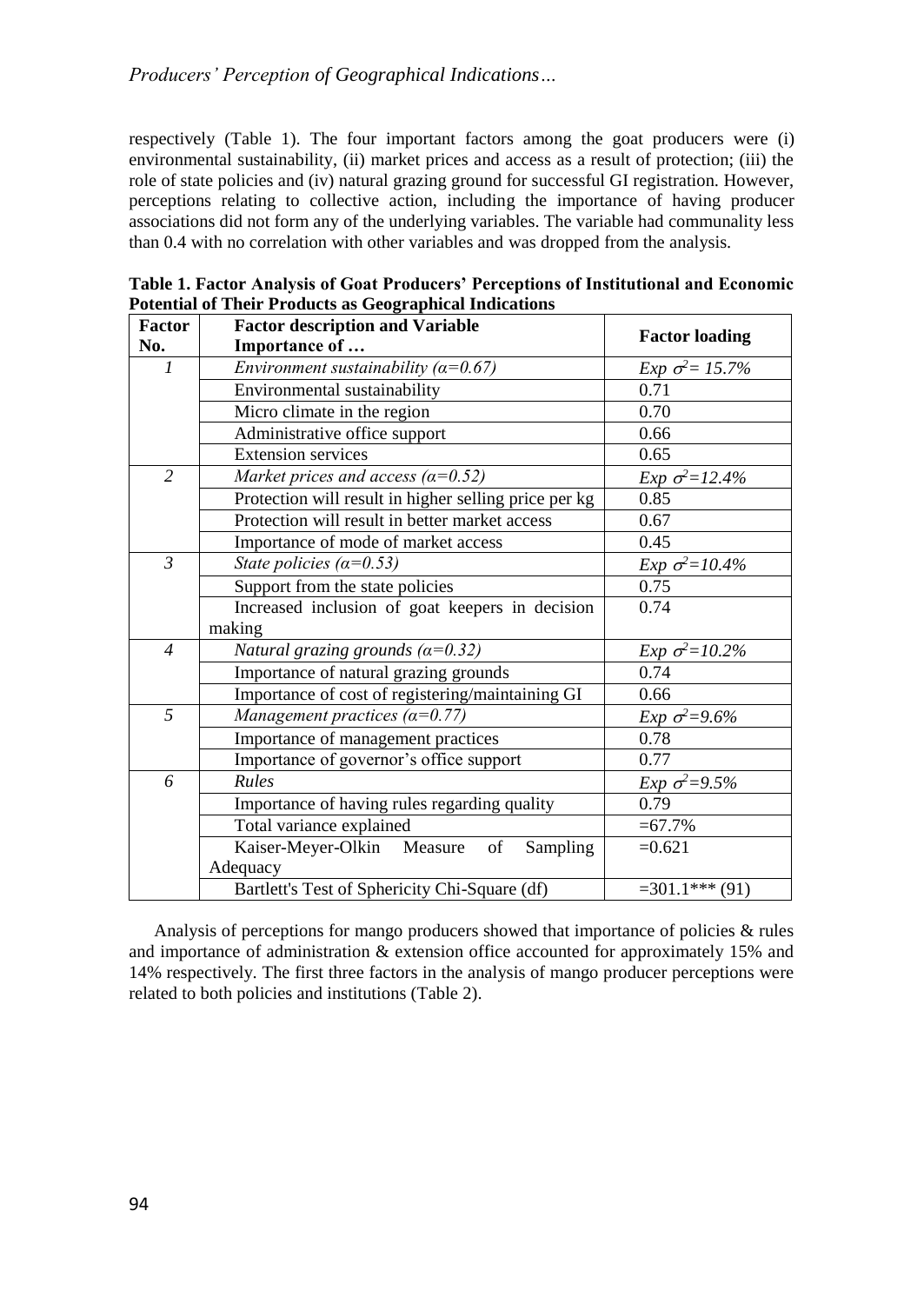|                | Mango                                                 |                         |
|----------------|-------------------------------------------------------|-------------------------|
| Factor         | <b>Factor description and Variable</b>                | Factor                  |
| No.            | Importance of                                         | loading                 |
| $\mathcal{I}$  | Policies and rules ( $\alpha$ =0.80)                  | Expl                    |
|                |                                                       | $\sigma^2 = 14.9\%$     |
|                | Increased support from the state policies             | 0.87                    |
|                | Having rules regarding quality                        | 0.85                    |
| $\overline{2}$ | Administrative and extension office $(a=0.61)$        | Expl                    |
|                |                                                       | $\sigma^2 = 13.5\%$     |
|                | Support from administrative office                    | 0.76                    |
|                | Increased extension services                          | 0.71                    |
|                | Labelling as a GI for better marketing                | 0.67                    |
| $\mathfrak{Z}$ | Market prices and access ( $\alpha$ =0.73)            | Expl                    |
|                |                                                       | $\sigma^2 = 12.0\%$     |
|                | GI protection and better market access                | 0.90                    |
|                | GI protection and better market prices                | 0.85                    |
| $\overline{4}$ | Cost of protection $(\alpha=0.53)$                    | Expl                    |
|                |                                                       | $\sigma^2 = 11.7\%$     |
|                | Cost of GI                                            | 0.79                    |
|                | Protection of commodity as a GI by region             | 0.76                    |
| 5              | Producer-private sector interaction ( $\alpha$ =0.41) | Expl                    |
|                |                                                       | $\sigma^2 = 11.5\%$     |
|                | Devolve to include producers more                     | 0.72                    |
|                | Private sector participation in marketing             | 0.68                    |
|                | Information on expected prices                        | 0.57                    |
| 6              | Micro-environment management ( $\alpha$ =0.28)        | Expl $\sigma^2 = 8.7\%$ |
|                | Microclimate contribution to uniqueness               | 0.80                    |
|                | Current management practices                          | 0.66                    |
|                | Total variance explained                              | $=72.3%$                |
|                | Kaiser-Meyer-Olkin Measure of Sampling Adequacy       | $=0.62$                 |
|                | Bartlett's Test of Sphericity Chi-Square (df)         | $=446.2***(91)$         |

**Table 2. Factor Analysis of Mango Producers' Perceptions of Institutional and Economic Potential of Their Products as Geographical Indications**

# **4.3 Factors influencing producers' perceptions of potential of GI registration**

A cluster analysis further provided a means to profile the producers in accordance to their perceptions towards the enabling factors of protecting their products as geographical indications. Among the goat producers, those in cluster 3 had, on average, practiced goat production in the region for a shorter time than those in the other two clusters and had lower income in the study year compared to those in cluster 2. They also had significantly lower factor score values for factors 2 (market access and prices), 4 (Role of natural grazing grounds), 5 (importance of management practices) and 6 (importance of rules and institutions). The producers in cluster 3 could hence be described as being more conservative towards GI protection of their goat (Table 3)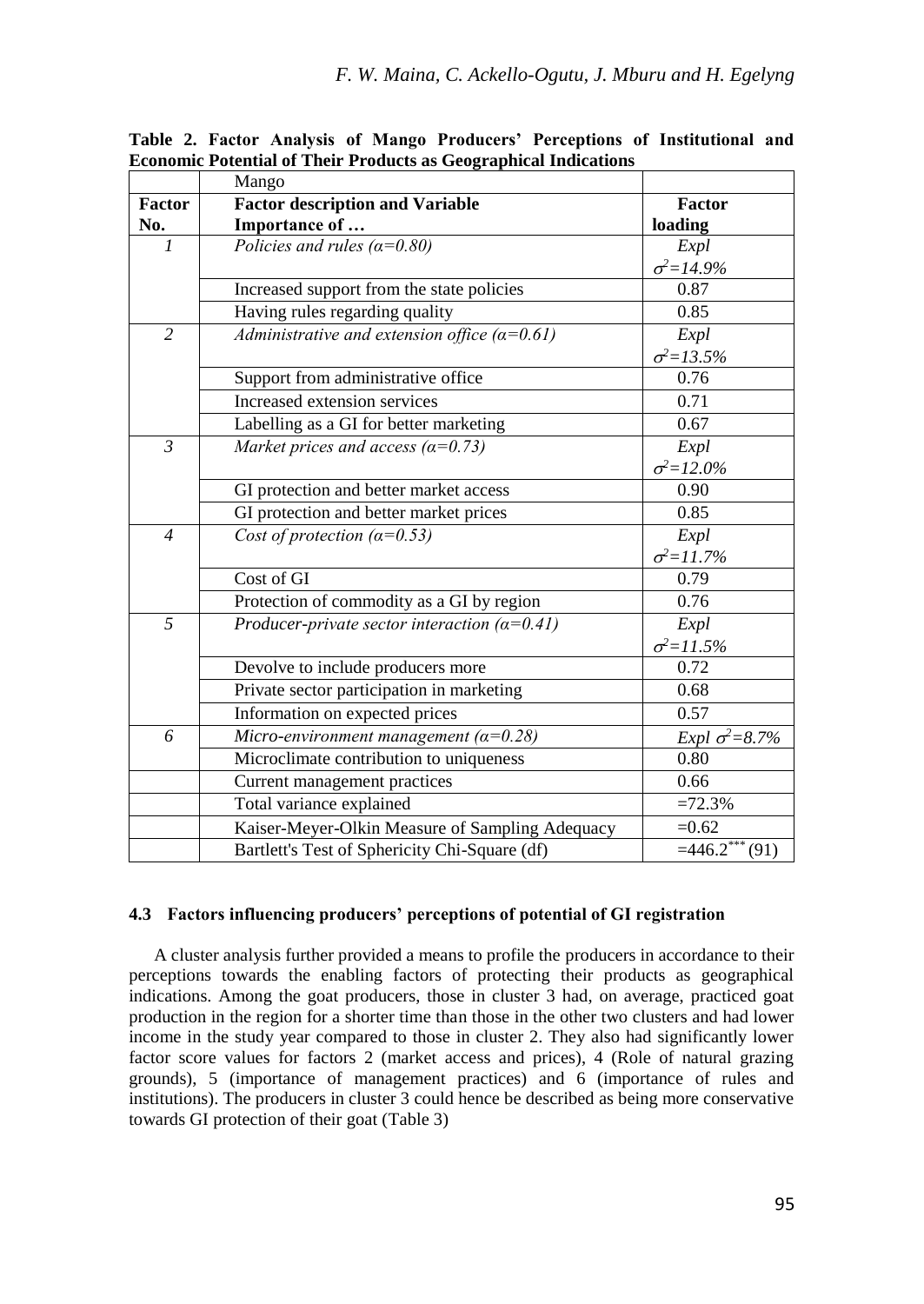| Variable                                     | Cluster 1 | Cluster 2         | Cluster 3 |
|----------------------------------------------|-----------|-------------------|-----------|
|                                              | $(n=40)$  | $(n=50)$          | $(n=45)$  |
| Years farmed in region**                     | 21.45ab   | 26.60a            | 17.20b    |
| <b>Attitudes</b>                             |           |                   |           |
| FS1 (Environmental sustainability)           | 0.29      | $-0.05$           | $-0.21$   |
| FS2 (Market prices and access)***            | 0.14a     | 0.43a             | $-0.59b$  |
| FS3 (Role of state policies)                 | $-0.01$   | 0.21              | $-0.23$   |
| FS4 (Natural grazing grounds)***             | 0.59a     | 0.00 <sub>b</sub> | $-0.52c$  |
| FS5 (Management practices)***                | 0.65a     | $-0.12b$          | $-0.45b$  |
| FS6 (Rules and institutions)***              | 0.40a     | 0.15a             | $-0.52b$  |
| Perceptions (agreement with statements)      |           |                   |           |
| Aware that Baringo goat is unique***         | 100%      | 98%               | 80%       |
| Community livestock marketing committee will | 60%       | 88%               | 53%       |
| support protection***                        |           |                   |           |
| Abattoir owners will support protection**    | 63%       | 80%               | 53%       |
| Region of production influences price**      | 58%       | 68%               | 40%       |
| Aware who end users are***                   | 5%        | 6%                | 29%       |
| Producer characteristics                     |           |                   |           |
| Gender of household head (% male)            | 93%       | 90%               | 91%       |
| Log of income from goat production**         | 9.50a     | 10.4 <sub>b</sub> | 9.7a      |
| Member of producer association***            | 55%       | 16%               | 31%       |
| Receives agricultural extension services***  | 73%       | 36%               | 33%       |

**Table 3. Characterisation of the Clusters Obtained for Baringo Goat Producers**

**Source:** Household survey among Baringo goat producers; Analysis of variance tests and Pearson Chi square tests show significant differences among the clusters at 1% (\*\*\*) and 5% (\*\*) significance level

Mango producers in clusters 1 and 3 had on average practiced farming in the region for a significantly shorter time than those in cluster two, while cluster 3 had significantly lower income in the study year compared to those in the other two clusters. Cluster 1 had significantly higher factor scores for the first three factors (policies and rules; administration and extension; and market prices and access). Those in cluster 1 had significantly positive perceptions towards the role of the first three factors in the success of GI protection on their mango product (Table 4).

# **5. Discussions and Conclusion**

The analysis reveals potential political (legal), environmental or physical opportunities and/or threats that would be pertinent to the success of specific GI protection implementation. Perceptions of producers relating to protecting their unique products potentially as GI were summarised in six factors. Although the attributes presented to the producers in each study region were almost similar, the resulting factors were different and unique to the products, showing the importance of differentiating each origin product based on its characteristics. The producers acknowledged the importance of the environmental characteristics (territorial specificities) in influencing the quality of their unique products.

Public policies and institutions as well as public and private sector actors would play a significant role in supporting mango producers initiatives towards protecting their products as geographical indications. Environmental and public sector actors as well as market-related aspects and public policies were perceived as significant in protecting Baringo goats as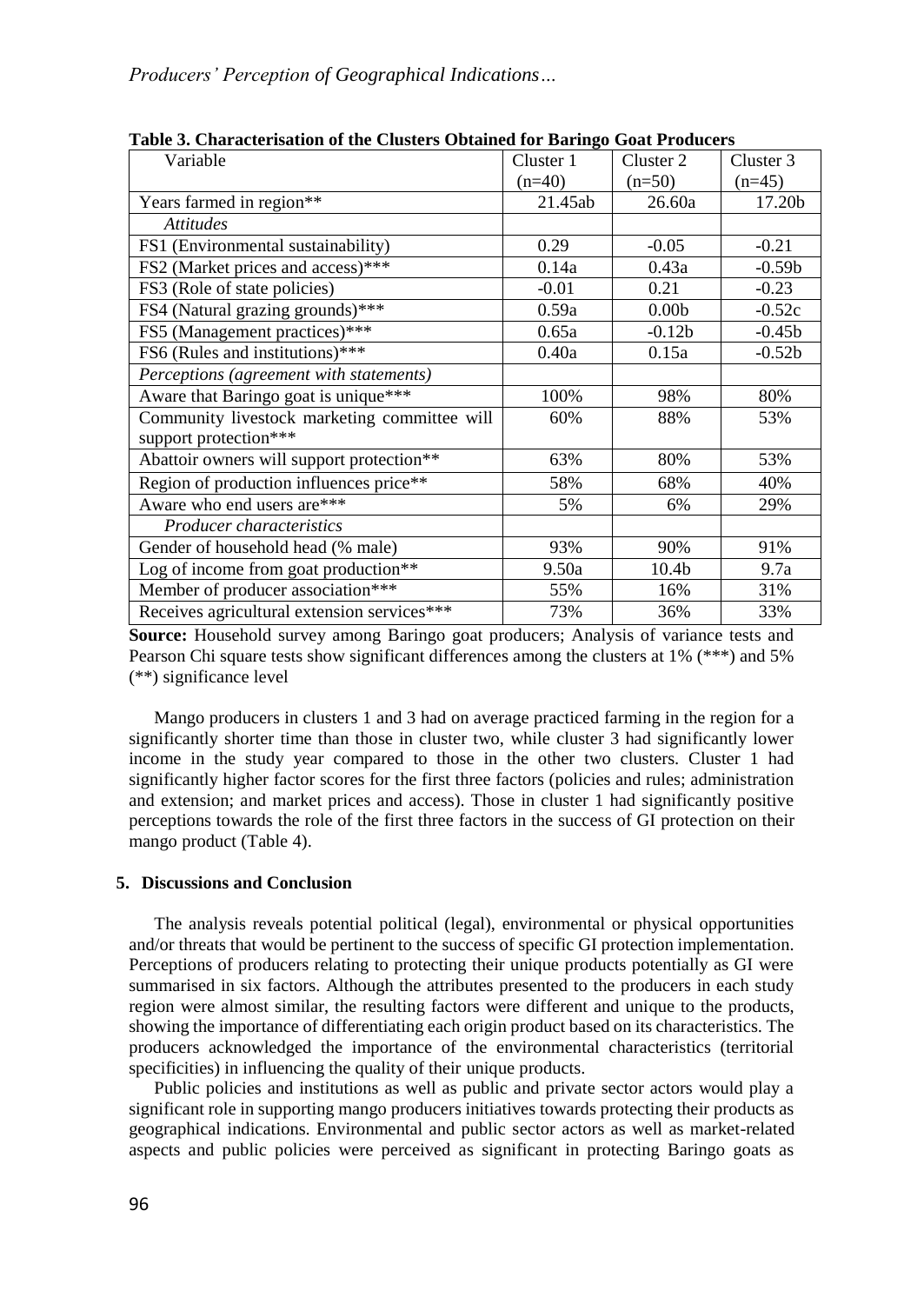geographical indications. Clustering also showed that producers are heterogeneous in their perceptions towards GI protection hence different efforts would be required to target the different producer clusters.

| Variable                                     | Cluster 1 | Cluster <sub>2</sub> | Cluster 3 |
|----------------------------------------------|-----------|----------------------|-----------|
|                                              | $(n=51)$  | $(n=60)$             | $(n=26)$  |
| Years farmed in region**                     | 21.90ab   | 25.56a               | 16.08b    |
| <i>Attitudes</i>                             |           |                      |           |
| FS1 (Policies and rules)***                  | 0.37a     | $-0.47b$             | 0.37a     |
| FS2 (Administration and Extension office)*** | 0.12a     | 0.17a                | $-0.63b$  |
| FS3 (Market prices and access)***            | 0.50a     | 0.15 <sub>b</sub>    | $-1.35c$  |
| FS4 (Cost of GI protection)                  | $-0.04$   | $-0.07$              | 0.25      |
| FS5 (Cost of GI protection)                  | $-0.01$   | 0.09                 | $-0.18$   |
| FS6 (Micro-environment management)           | $-0.22$   | 0.21                 | $-0.04$   |
| Perceptions (agreement with statements)      |           |                      |           |
| Aware that Makueni mangoes are unique        | 86.3%     | 83.3%                | 88.5%     |
| Mango factory will support protection***     | 80%       | 67%                  | 12%       |
| Influence of mango quality on price***       | 62%       | 88%                  | 45%       |
| Aware who end users are**                    | 14%       | 16%                  | 41%       |
| <i>Producer characteristics</i>              |           |                      |           |
| Age of household head**                      | 52.55a    | 54.87a               | 46.15b    |
| Log of income from mango production**        | 9.78a     | 9.78a                | 8.61b     |

**Table 4.Characterisation of the Clusters Obtained for Mango Producers**

**Source:** Household survey among Makueni apple mango producers; Analysis of variance tests and Pearson Chi square tests show significant differences among the clusters at 1% (\*\*\*) and 5% (\*\*) significance level

The results emphasise GI protection as a market tool as opposed to an environmental tool, shown by the producers' outlook of important perceptions based on the market characteristics. Producer perceptions mirror the actual happenings in the respective sub-sectors. The perceptions provide an indication of the areas of interest that policy makers and other enablers should focus on in order to support successful registration of each origin product as geographical indications. The rules resulting from the protection would in turn enhance environmental sustainability, supporting the ecosystem approach to natural resource management.

The results show heterogeneity in the underlying variables related to producers perceptions of registering different products as geographical indication. The heterogeneity emphasises the importance of conducting product-specific analysis in identifying the potential of registering different products as geographical indications. The results agree with other studies on factor analysis relating to different techniques (Birol, Villalba, & Smale, 2009). The cluster analysis further provides need for specific efforts to ensure consensus building and aligning expectations among the different communities.

Producers would diversify origin agri-food products from semi-arid regions as geographical indications. The role of public policies as well as public actors is important in protection of both mangoes and goat products. There is however need for enhanced collective action among the producers especially in the goat production region to ensure collective reputation of the products presented to the producers and therefore their social characteristics.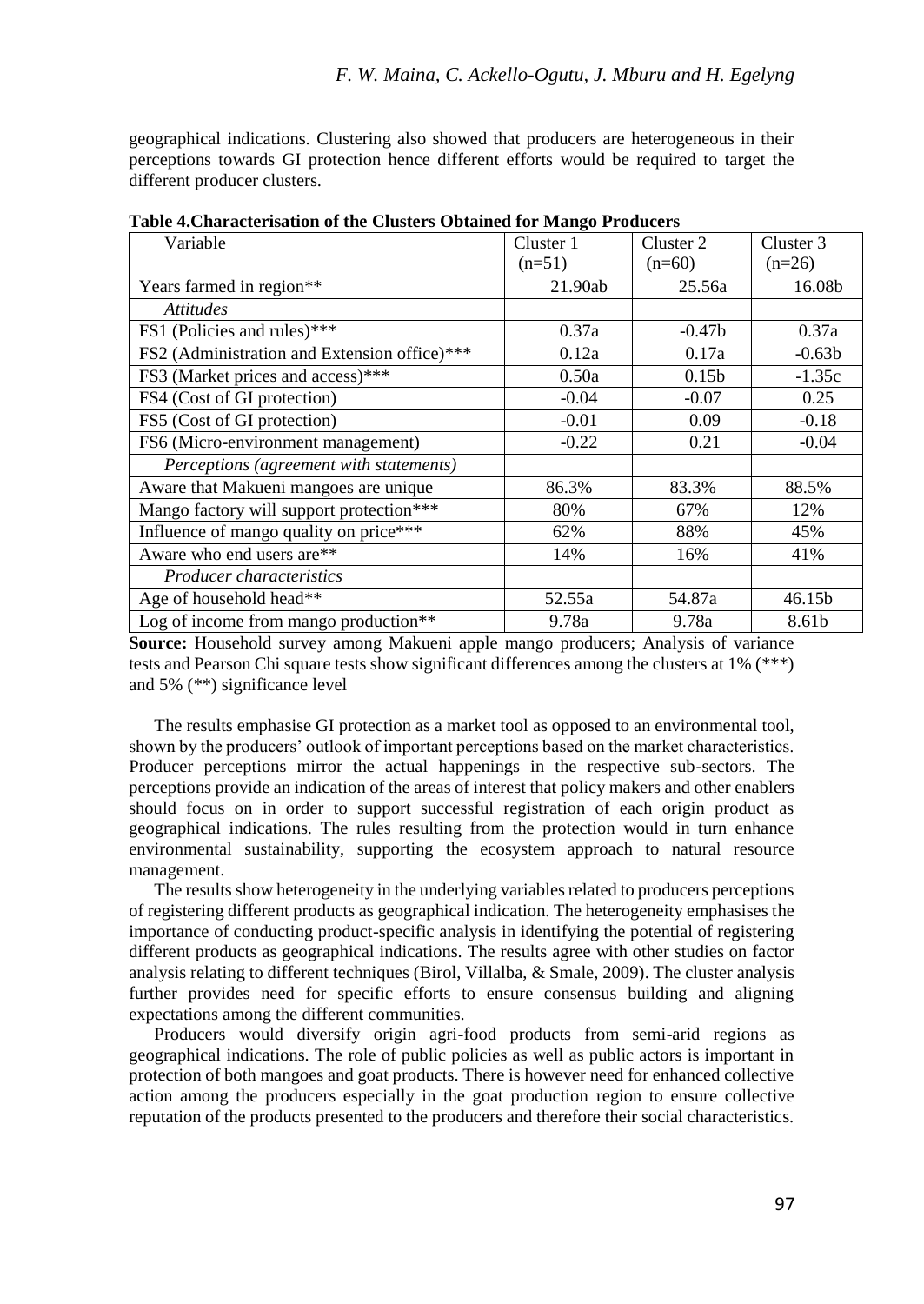# **Acknowledgements**:

This work was supported by funding from the Consultative Research Committee for Development Research (FFU). We are indebted to the respondents (producers, key informants, traders) who provided valuable information that made the research possible. The enumerators are appreciated for their effort in conducting the research including in some very remote areas.

# **References**

- Anson, C. J., & Pavithran, K. B. (2014). Pokkali Rice Production under Geographical Indication Protection: The attitude of farmers. *Journal of Intellectual Property Rights*, *19*, 49–53.
- Barreira, M. M., Brandao, A. R. W., Lemos, J. P. C., & Fontes, M. A. (2009). Quality perception of PDO beef producers. *Agricultural Economics Review*, *10*(2), 36–49. Retrieved from http://ideas.repec.org/a/ags/aergaa/56768.html
- Belletti, G. (2000). Origin labelled products, reputation, and etherogeneity of firms. In B. Sylvander, D. Barjolle, & F. Arfini (Eds.), *67th EAAE Seminar on: The socio-economics of origin labelled products in agro-food supply chains: spatial, institutional and coordination aspects* (pp. 239–260). Le Mans, France: INRA.
- Belletti, G., Marescotti, A., Sanz-Cañada, J., & Vakoufaris, H. (2015). Linking protection of geographical indications to the environment: Evidence from the European Union olive-oil sector. *Land Use Policy*, *48*. https://doi.org/10.1016/j.landusepol.2015.05.003
- Birol, E., Villalba, E. R., & Smale, M. (2009). Farmer preferences for milpa diversity and genetically modified maize in Mexico: a latent class approach. *Environment and Development Economics*, *14*(4), 521–540. https://doi.org/10.1017/S1355770X08004944
- Blakeney, M., Coulet, T., Mengistie, G., & Mahop, M. T. (2012). *Extending the protection of geographical indications: case studies of agricultural products in Africa*. (M. Blakeney, Ed.). Abingdon, Oxon; New York: Routledge.
- Blazy, J.-M., Carpentier, A., & Thomas, A. (2011). The willingness to adopt agro-ecological innovations: Application of choice modelling to Caribbean banana planters. *Ecological Economics*, *72*(0), 140–150.

https://doi.org/http://dx.doi.org.ep.fjernadgang.kb.dk/10.1016/j.ecolecon.2011.09.021

- Bramley, C., Biénabe, E., & Kirsten, J. (2009). The Economics of Geographical Indications: Towards a Conceptual Framework for Geographical Indication Research in Developing Countries. In WIPO (Ed.), *The Economics of Intellectual Property - Suggestions for Further Research in Developing Countries and Countries with Economies in Transition* (Vol. 1, pp. 109–141). Geneva, Switzerland: World Intellectual Property Organization (WIPO).
- Dagne, T. W. (2015). *Intellectual Property and Traditional Knowledge in the Global Economy - Translating Geographical Indications for Development*. New York, USA: Routledge.
- Danielsen, F., Burgess, N. D., & Balmford, A. (2005). Monitoring Matters: Examining the Potential of Locally-based Approaches. *Biodiversity and Conservation*, *14*(11), 2507– 2542. https://doi.org/10.1007/s10531-005-8375-0
- Fernández, G. L. G., & Saunders, F. (2018). Commoditization of Rural Lands in the Semi-Arid Region of Chile—The Case of the Huentelauquén Agricultural Community. *Agriculture*, *8*(2), 26. https://doi.org/10.3390/agriculture8020026
- Field, A. (2013). *Discovering Statistics using IBM SPSS Statistics* (Vol. 4th). London: Sage Publications Ltd.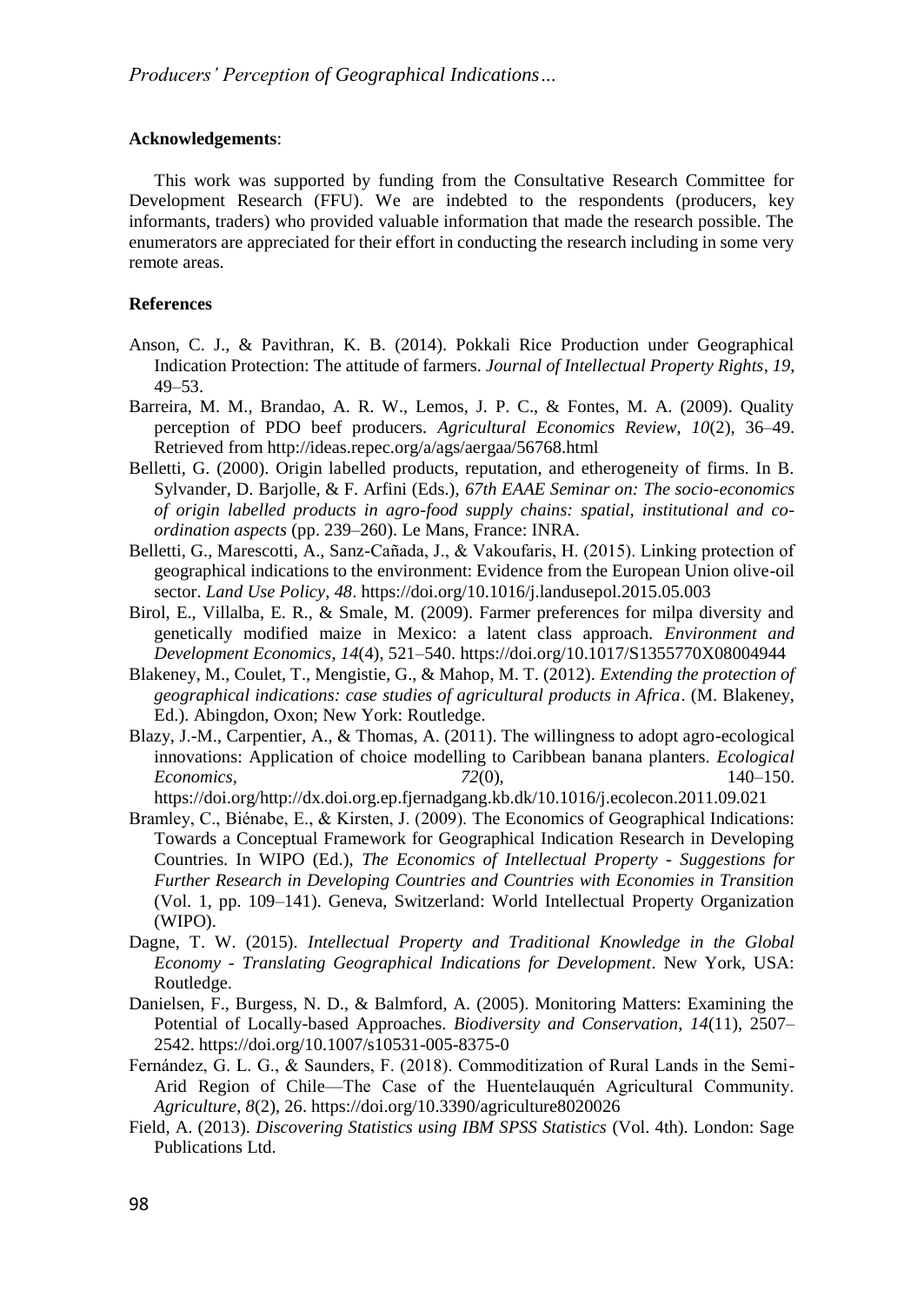- Giovannucci, D., Josling, T., Kerr, W. K., O'Connor, B., & Yeung, M. T. (2009). *Guide to Geographical Indications: Linking products and their origins*. Geneva, Switzerland: International Trade Centre.
- GoK. (2010). *Agricultural Sector Development Strategy: 2010–2020*. Nairobi, Kenya: Government of Kenya.
- Griesbach, J. (2003). *Mango growing in Kenya*. Nairobi, Kenya: World Agroforestry Centre (ICRAF). Retrieved from http://www.worldagroforestry.org/Units/Library/Books/PDFs/97 Mango\_growing\_in\_k enya.pdf
- Hair Jr., J. F., Black, W. C., Babin, B. J., & Anderson, R. E. (2010). *Multivariate Data Analysis* (Vol. 7th). New Jersey: Pearson Prentice Hall.
- Hayton, J. C., Allen, D. G., & Scarpello, V. (2004). Factor Retention Decisions in Exploratory Factor Analysis: a Tutorial on Parallel Analysis. *Organizational Research Methods*, *7*(2), 191–205. https://doi.org/10.1177/1094428104263675
- Johansson, J., & Svensson, J. (2002). *Land degradation in the semi-arid catchment of Lake Baringo, Kenya - a minor field study of physical causes with a socioeconomic aspect*. Göteborg, Sweden: Göteborg University.
- Jolliffe, I. T. (2002). *Principal Component Analysis*. *Springer Series in Statistics* (Vol. 2nd). New York: Springer.
- Kaiser, H. F. (1960). The application of electronic computers to factor analysis. *Educational and Psychological Measurement1*, *20*, 141–151.
- Ledesma, R. D., Universidad, C., Mar, N. De, Valero-mora, P., & Valencia, U. De. (2007). Determining the Number of Factors to Retain in EFA: an easy-to-use computer program for carrying out Parallel Analysis. *Practical Assessment, Research & Evaluation*, *12*(2), 2–11. https://doi.org/http://pareonline.net/getvn.asp?v=12&n=2
- Lucatelli, S. (2000). *Appellations of origin and geographical indications in OECD member countries: Economic and legal implications* (Vol. COM/AGR/AP). Paris, France: OECD.
- MacCallum, R. C., Widaman, K. F., Zhang, S., & Hong, S. (1999). Sample size in factor analysis. *Psychological Methods*, *4*(1), 84–99.
- Peiffer, C. (2015). *Collective Action* (DLP Concept Brief No. 6). Birmingham, UK.
- Pénard, T. (2008). Game theory and Institutions. In E. Brousseau & J.-M. Glachant (Eds.), *New Institutional Economics: A Guidebook* (pp. 158–179). Cambridge University Press.
- Pennings, J. M. E., & Leuthold, R. M. (2000). The Role of Farmers' Behavioral Attitudes and Heterogeneity in Futures Contracts Usage. *Amer. J. Agr. Econ.*, *82*(4), 908–919.
- Sepúlveda, W. S., Maza, M. T., Pardos, L., Fantova, E., & Mantecón, Á. R. (2010). Farmers' attitudes towards lamb meat production under a Protected Geographical Indication. *Small Ruminant Research*, *94*(1–3), 90–97.

https://doi.org/http://dx.doi.org.ep.fjernadgang.kb.dk/10.1016/j.smallrumres.2010.07.005 Shapiro, C. (1983). Premiums for High Quality Products as Returns to Reputations. *The* 

- *Quarterly Journal of Economics*, *98*(4), 659–679. Retrieved from http://www.jstor.org/stable/1881782
- Stevens, J. (2002). *Applied Multivariate Statistics for the Social Sciences* (4th ed.). Mahwah, NJ: Lawrence Erlbaum Associates.
- Theesfeld, I., Schleyer, C., & Aznar, O. (2010). The procedure for institutional compatibility assessment: ex-ante policy assessment from an institutional perspective. *Journal of Institutional Economics*, *6*(3), 377–399. https://doi.org/10.1017/S1744137410000056
- TRIPS. Agreement on Trade-Related Aspects of Intellectual Property Rights, Apr. 15, 1994, Marrakesh Agreement Establishing the World Trade Organization, Annex 1C, 1869 U.N.T.S. 299, 33 I.L.M. 1197 (1994).
- UNDP. (2013). *A Toolkit of policy options to support inclusive Green Growth*. *Revised version*